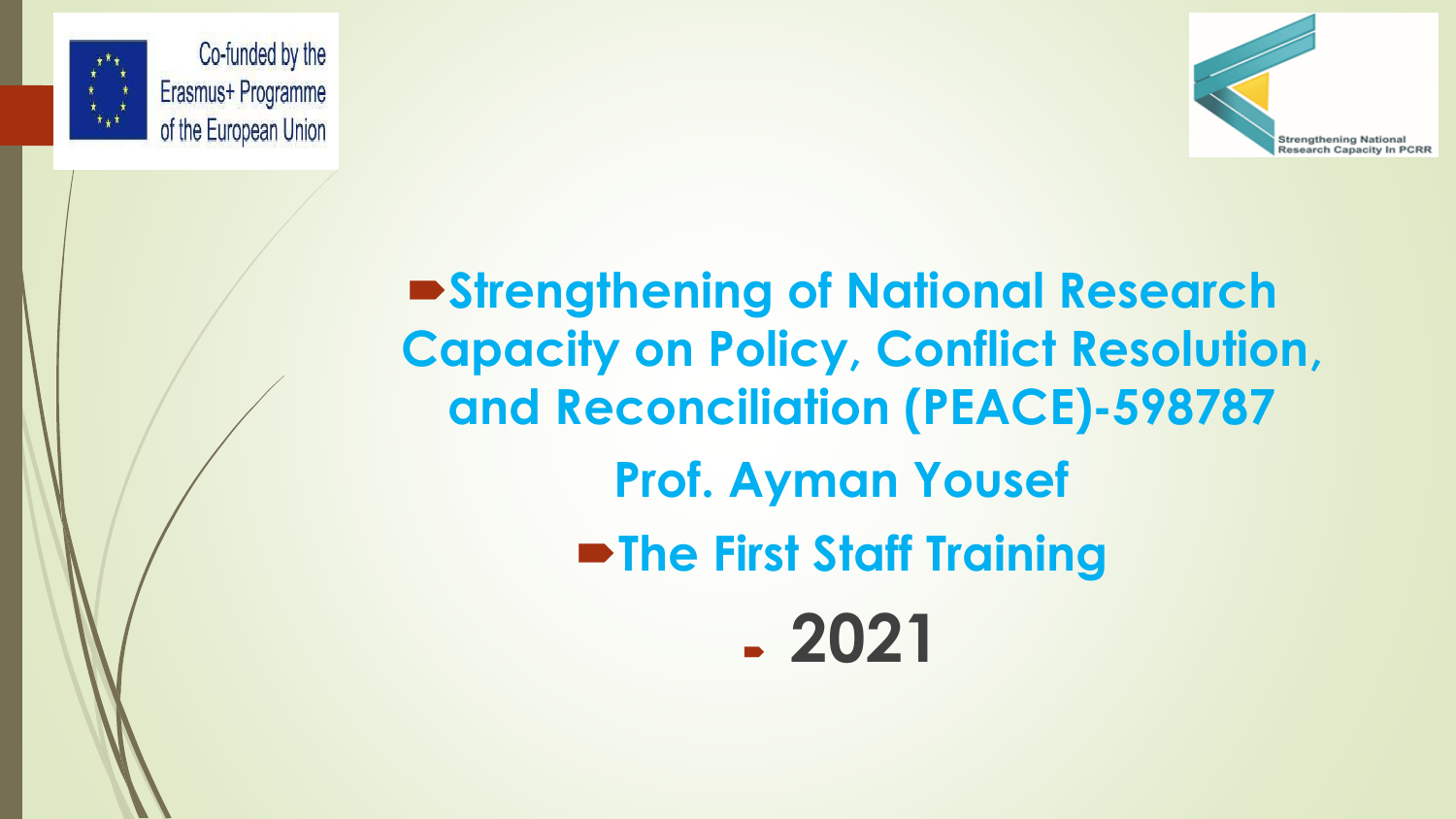# المقاومة الشعبية popular resistance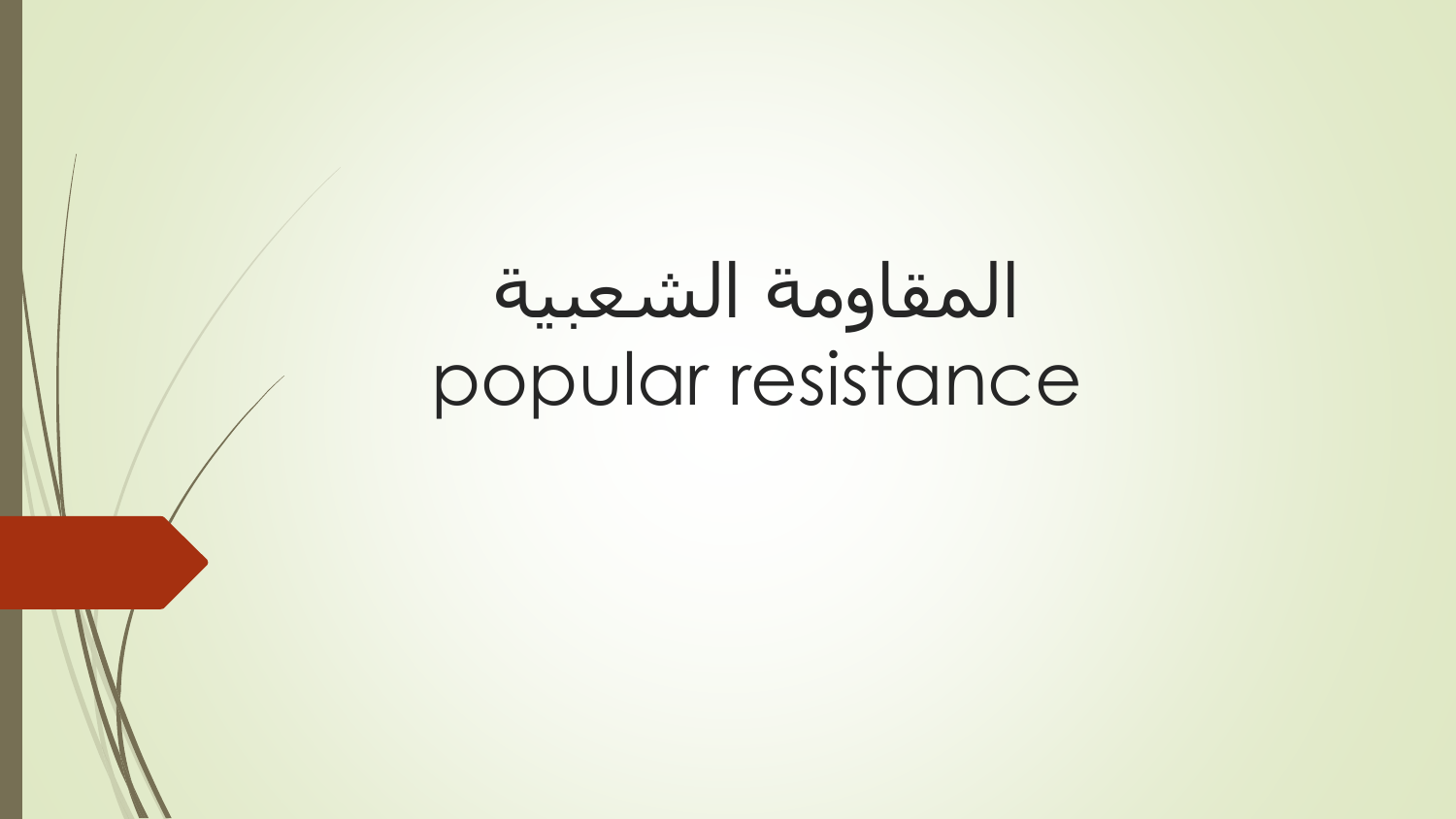in our survey of Popular Resistance Committees (PRCs) in the West Bank we distinguished three types according to their prime focus of concern:

PRCs established in response to the construction of the Separation Barrier. PRCs established to counter the establishment and expansion of Israeli settlements. PRCs established to protect the interests of Palestinian communities living within Area C. Common to all three types is the concern to protect the land, property and well-being of Palestinian communities under occupation.

Most of the PRCs are community-based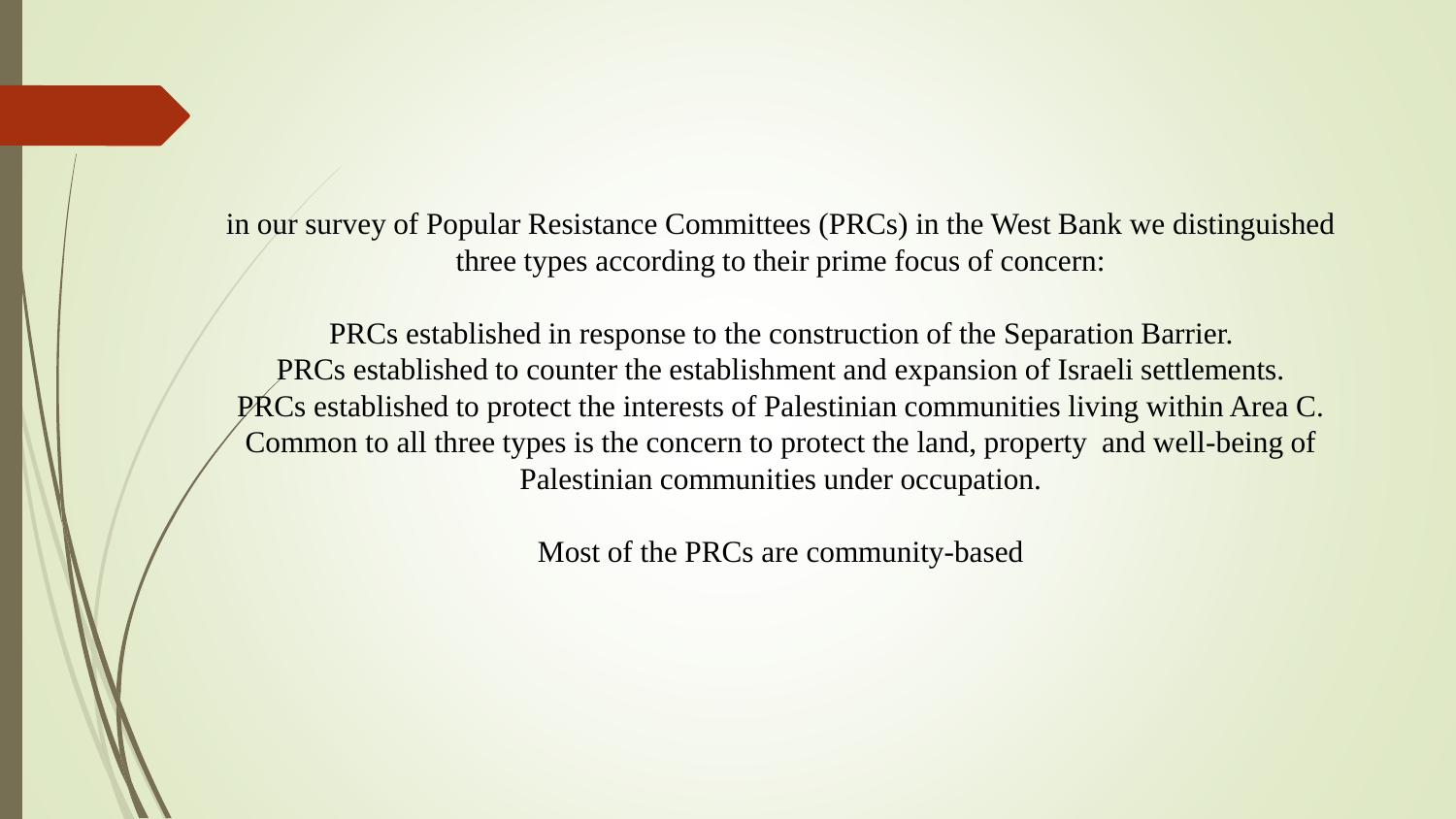Why nonviolent (popular) resistance?

The recent growth in PR activity can be traced to local responses to the construction of the Separation Wall which commenced in 2002. But there are other contextual factors identified by activists.

- Failure of Oslo peace process and stalemate of the peace negotiation with Israel had led to people realizing that they need to take action, that there is no other alternative at this stage.
	- The realization that the armed struggle and the violence of the second Intifada had been disastrous in its consequences
- The awareness that the military balance between Israel and the Palestinians is so asymmetric that to pursue violent means would be to play into the hands of Israel.
- The example of the first intifada showed that Israel is less capable of dealing with unarmed resistance, and its treatment of nonviolent protesters can seriously undermine its international standing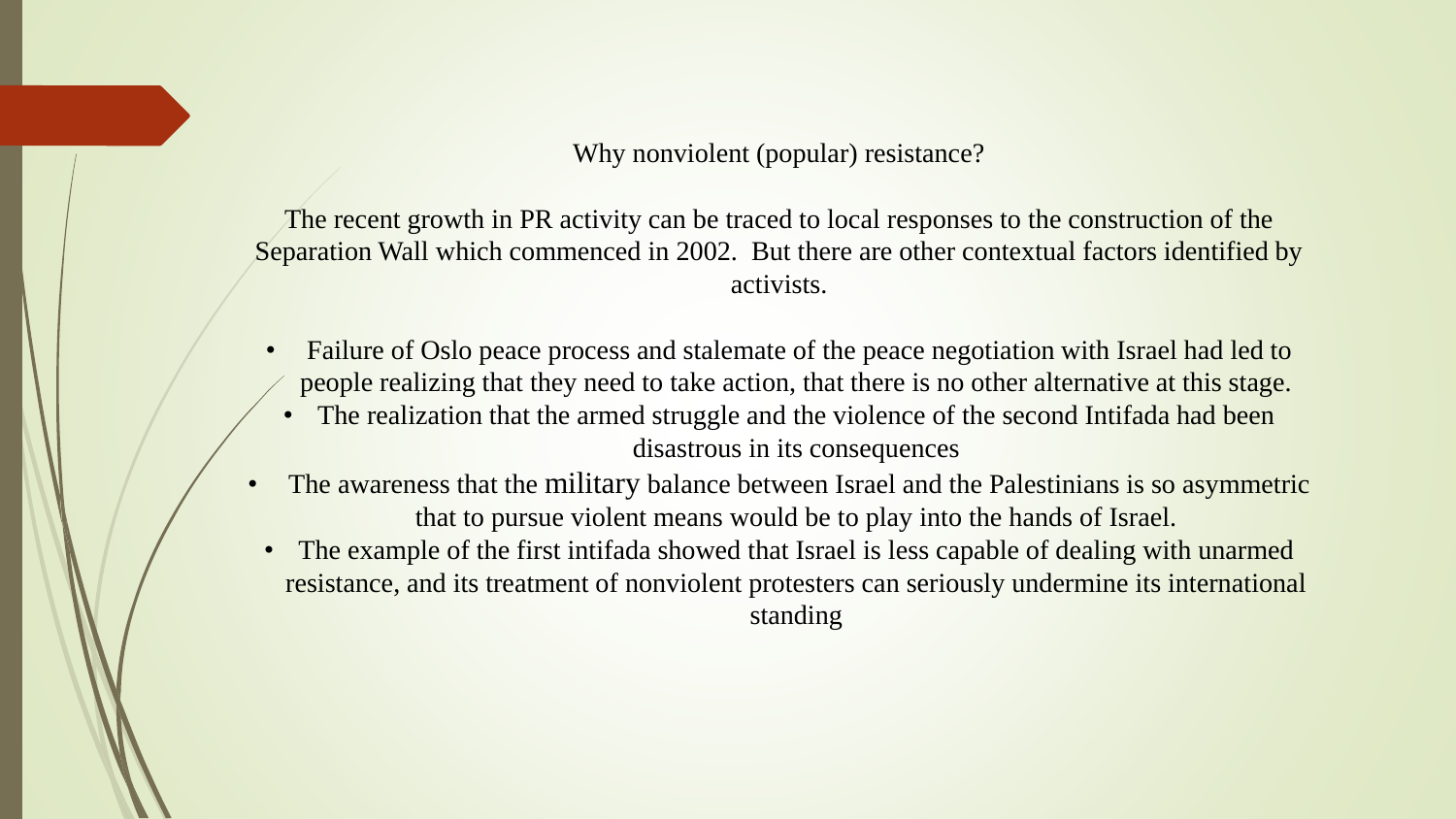### organisation and structure of Popular Resistance Committees (PRCs) and groups

#### Structure

The majority of PRCs surveyed appeared to have no formal structure. Most of them have been formed by local activists in reaction to a perceived threat to the well-being of their community.

Even where there is a formal structure with office-holders it appeared that people were appointed to particular positions by consensus rather than formal electoral process. Typically it would seem that activists who came to notice due to their commitment to the protest actions would be invited to participate in the deliberations of the PRC.

Political affiliation

In most cases activists work together on the basis of trust established over the years and without regard for formal political party affiliation.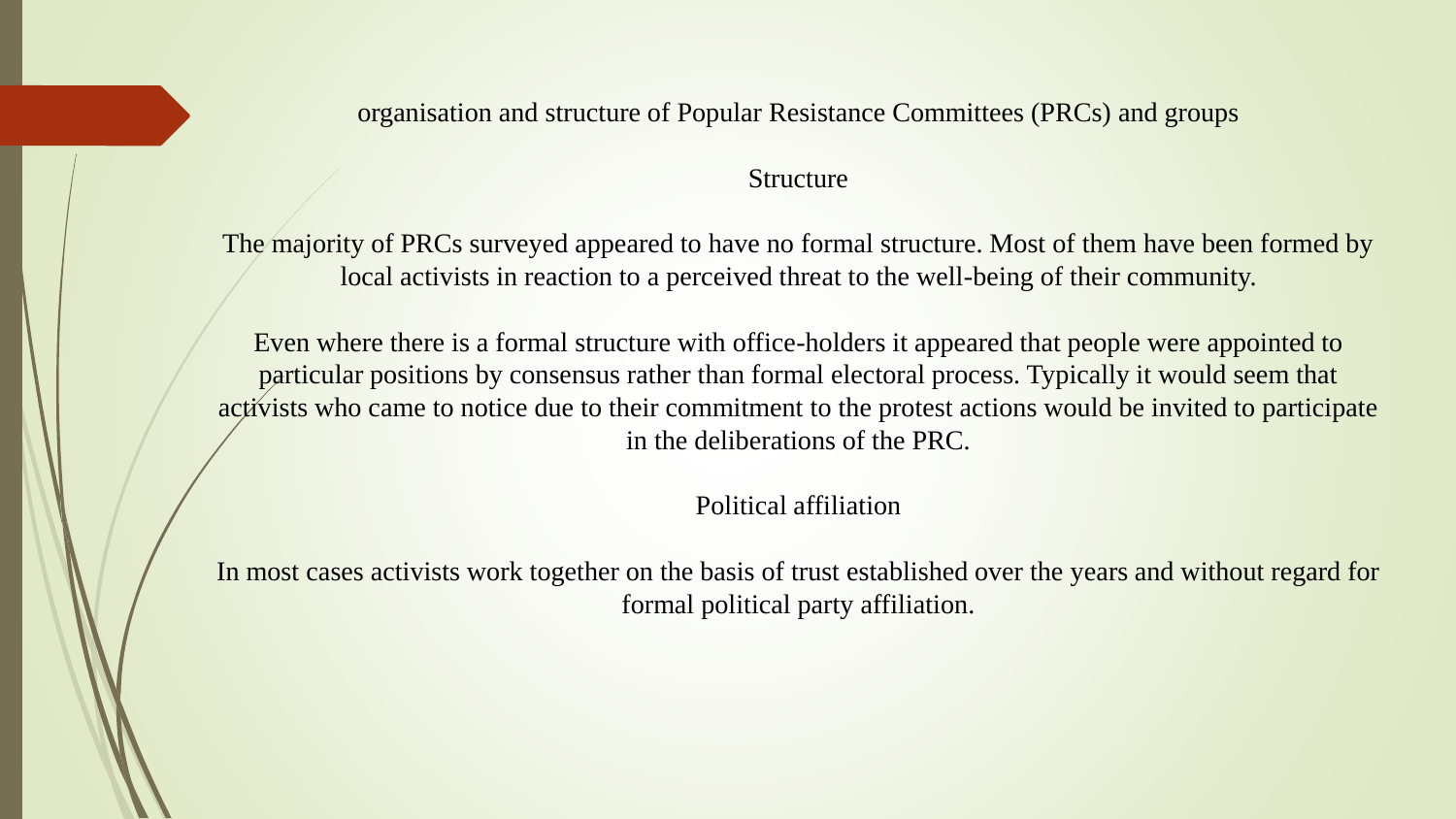Activities of PRCs and associated groups

Within the broad range of PR activities four sub-categories can be distinguished: three forms of defensive activity and a fourth type that was more offensive in nature, designed primarily to impose a significant cost on Israel for its continued occupation.

1) The defense of people as they pursue their daily lives.

Three main methods were used to defend people's rights in the face of harassment from settlers and Israeli security forces:

i) Accompaniment and protection,

ii) Documentation, advocacy and media work, :

iii) Using the Israeli legal system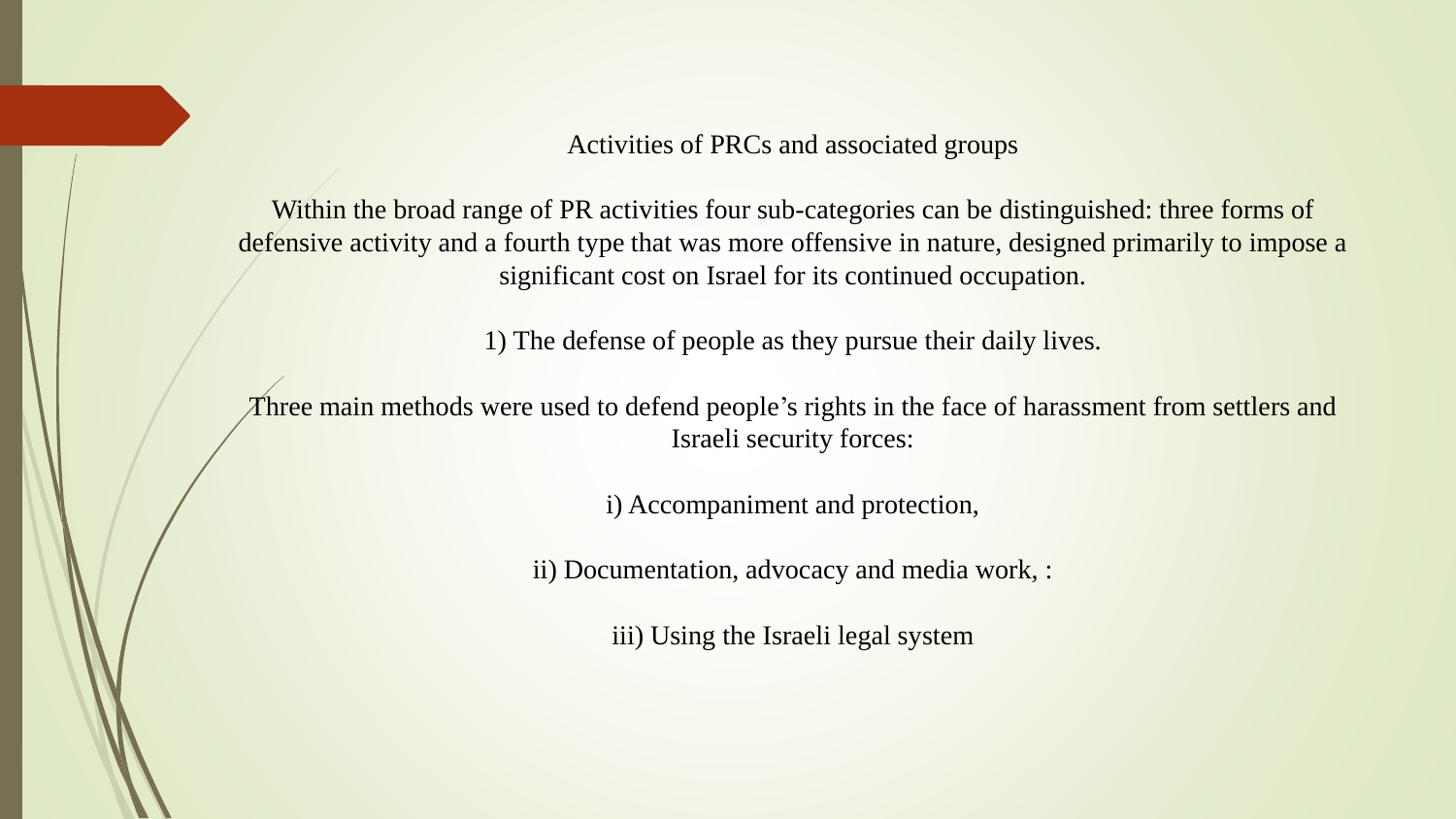2-The defense of land and property.

A major focus of PRCs is the defense of land and property threatened by the Wall or by settler activity. Key methods of resistance included:

i) Protest demonstrations

ii) Using the Israeli legal system

iii) Documentation, advocacy and media work

iv) Constructive action to reclaim and use land threatened with confiscation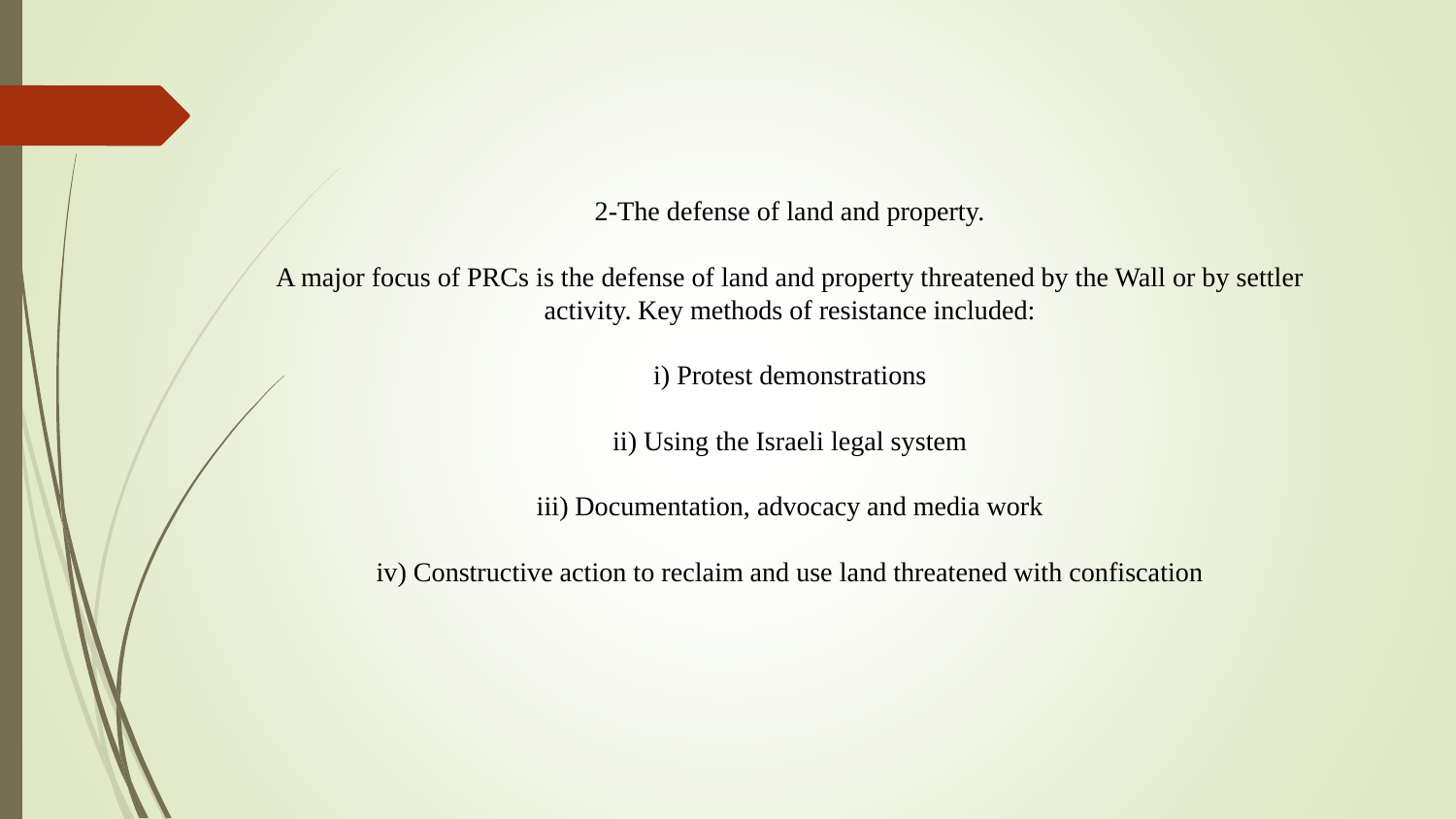3- Enhancing the resilience of communities and their 'way of life'.

A significant form of resistance has been Sumud :the determination to remain on the land and maintain one's way of life constitutes a form of resistance insofar as it manifests a refusal to submit and surrender in the face of a dominant occupying power. This form of resistance activity was particularly pronounced in Area C.

4) Offensive activities to impose cost on Israel

Any form of protest and resistance can be seen to have an 'offensive' dimension insofar as it requires a response from Israel. The cost can be financial, moral, over-burdening of infrastructure and personnel. In addition there has been a growing interest amongst Palestinians in the boycott of Israeli goods which can impose an economic cost on Israel.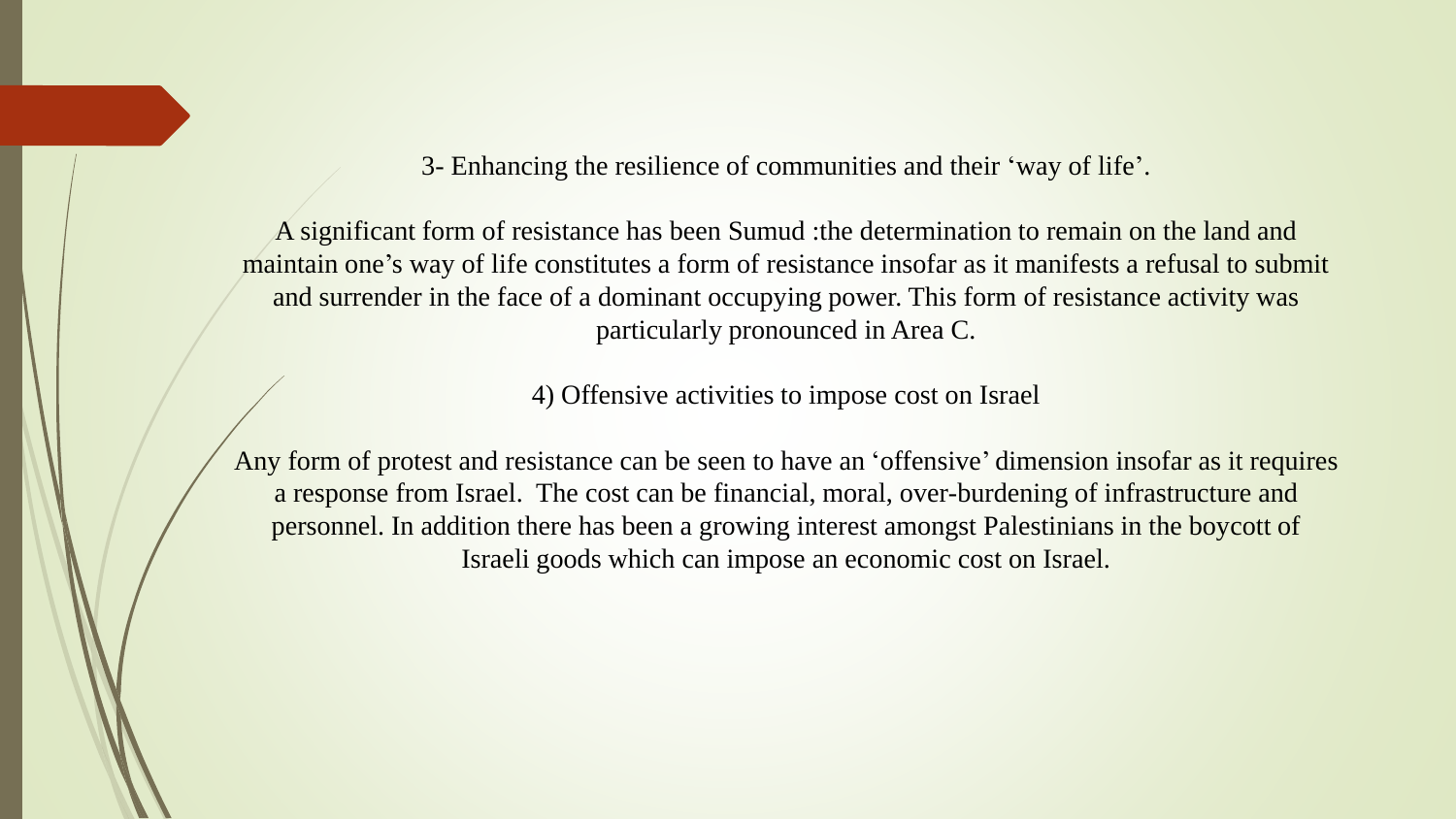Popular Resistance (PR) Networks

There are four networks or 'coordinating committees'

1.Stop the Wall Campaign (STWC): Aligned with the Palestinian political left. By 2012 its main activity had become its international outreach work.

2. Popular Struggle Coordinating Committee (PSCC):Established in 2008 with seed-funding provided through the office of the Palestinian Prime Minister Salam Fayyad. More recently funding has been channelled through the Spanish NGO organization NOVA based in Barcelona.

opular Struggle Coordinating Committee (PSCC):Established in 2008 with seed-funding provided through the office of the Palestinian Prime Minister Salam Fayyad. More recently funding has been channelled through the Spanish NGO organization NOVA based in Barcelona.

3. National Committee for Popular Resistance (NCPP): Established by Fatah in October 2011. Its birth can be traced to the sixth Fatah conference in Bethlehem, August 2009 where a new emphasis was laid on the significance of PR. Following this a decision was made that Fatah should aim to develop a presence where there was active popular resistance (PR). As far as we could judge the NCPP had no active presence on the ground at the time of our fieldwork (June 2012)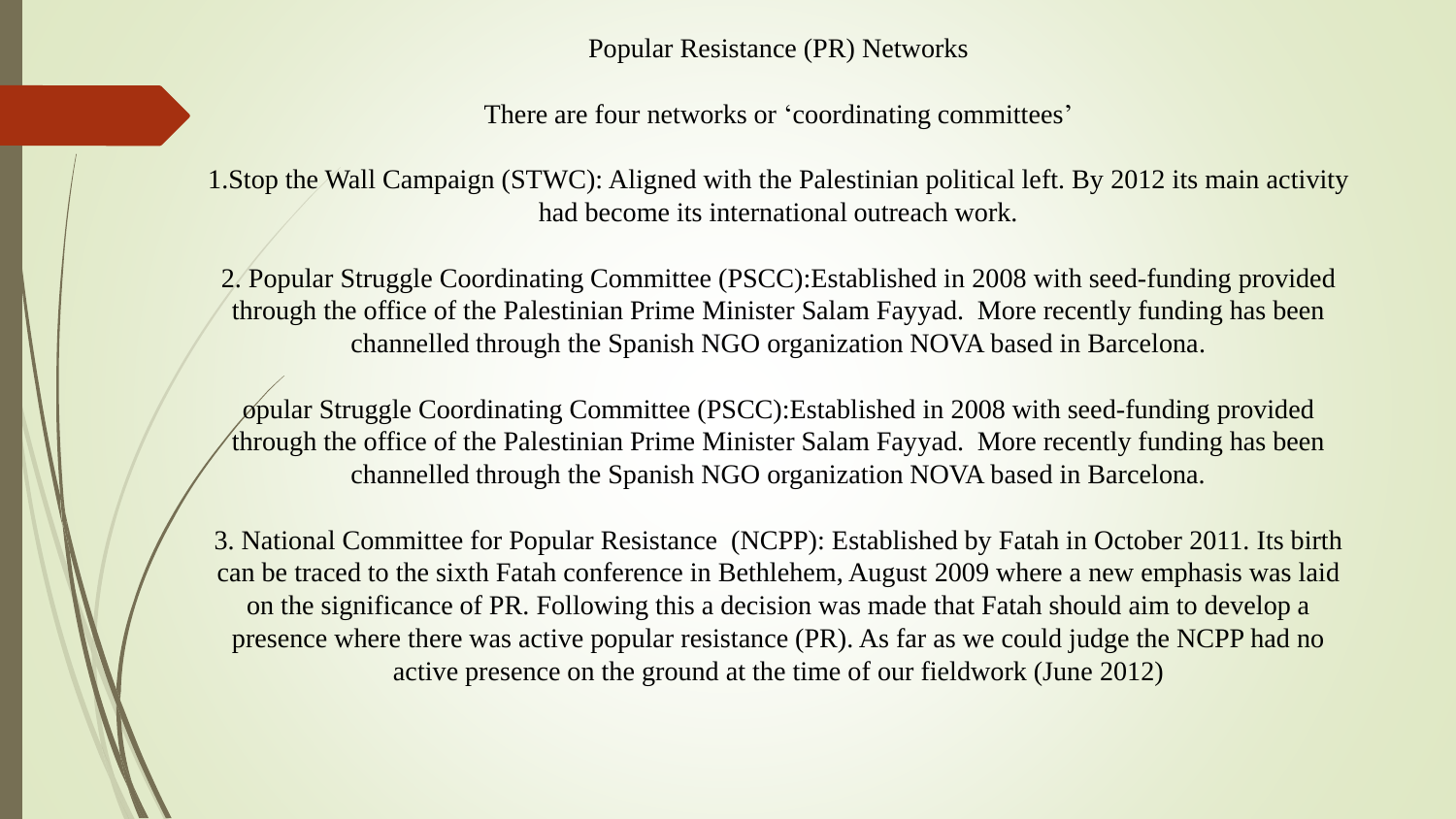The Popular Resistance High Follow Up Commission in Palestine (PRHFUCP)

The PRHFUCP was created in November 2011 and is based in Beit Ummar. The HFPRC would appear to be extremely limited in its scope and apart from issuing communiques and convening conferences has no active presence on the ground beyond Beit Ummar challenges facing PRCs

Activists identified a series of challenges they faced in trying to broaden and deepen the PR.

1. Crisis of leadership

As a consequence of the political fracture between Fatah and Hamas and the internal tensions within Fatah a major challenge is the crisis of leadership within the Palestinian political domain.

2. Lack of strategy

One consequence of the political divisions and lack of leadership was a lack of a strategy and vision to inform and guide activists within the PR movement.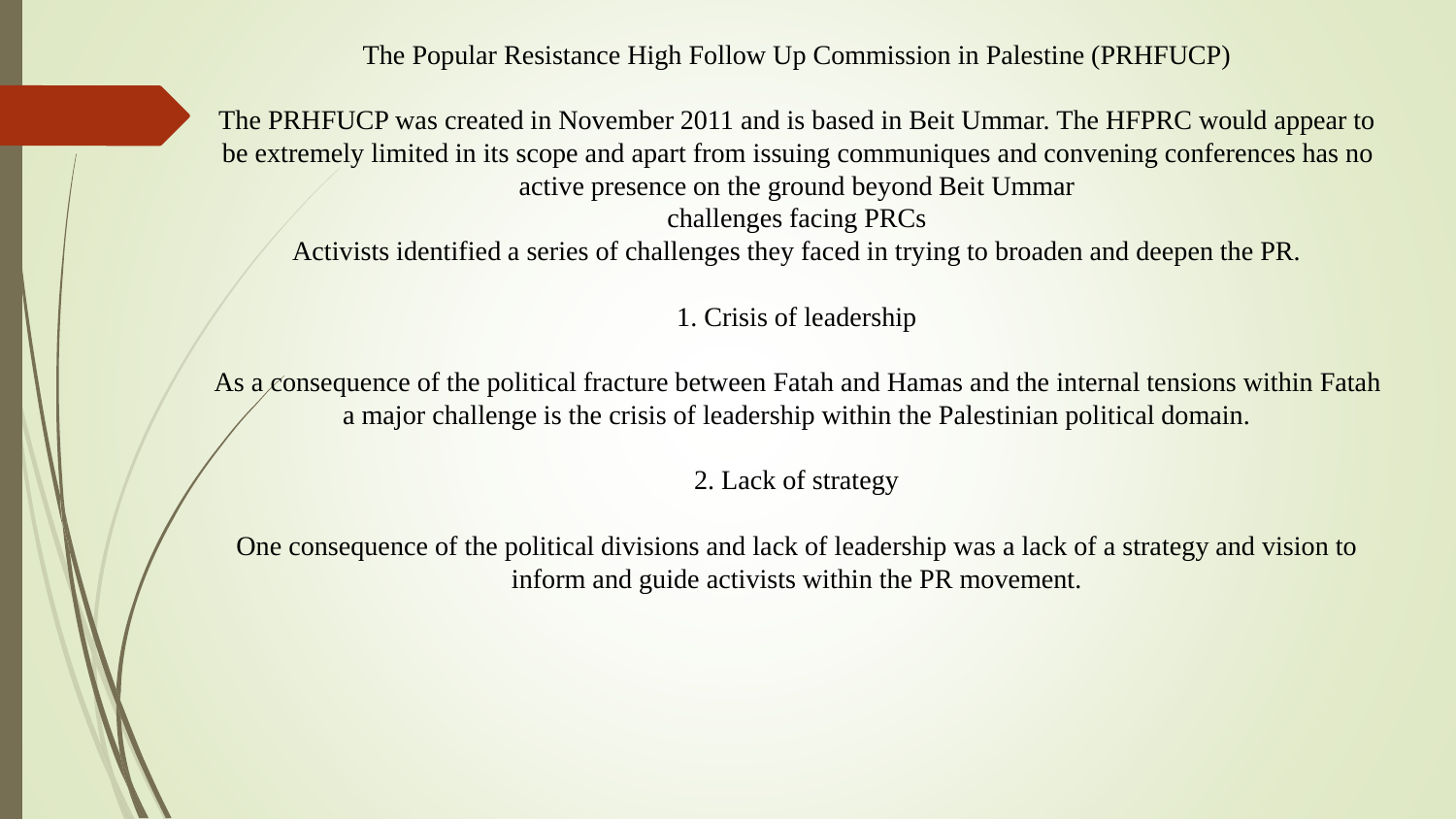# 3. Lack of coordination

The political divisions has been mirrored by the establishment of different networks claiming to fulfil a PR coordination function. There are four coordinating networks aligned with different political threads and a consequent lack of coordination of PR.

# 4. Lack of trust

The other side of the crisis of leadership coin appeared to be the pervasive lack of trust held by Palestinians in leadership at any level, a lack of trust that could extend down to the community level with some people questioning the motives and integrity of local popular resistance leaders.

5. 'NGO-isation' of civil society and Competition for funding

This pervasive lack of trust could be attributed not only to the political divisions and fractures but also to the 'NGO-isation' of Palestinian civil society, completion with each other for funding and the consequent weakening of community-based organizations dependent on volunteer involvement and activism.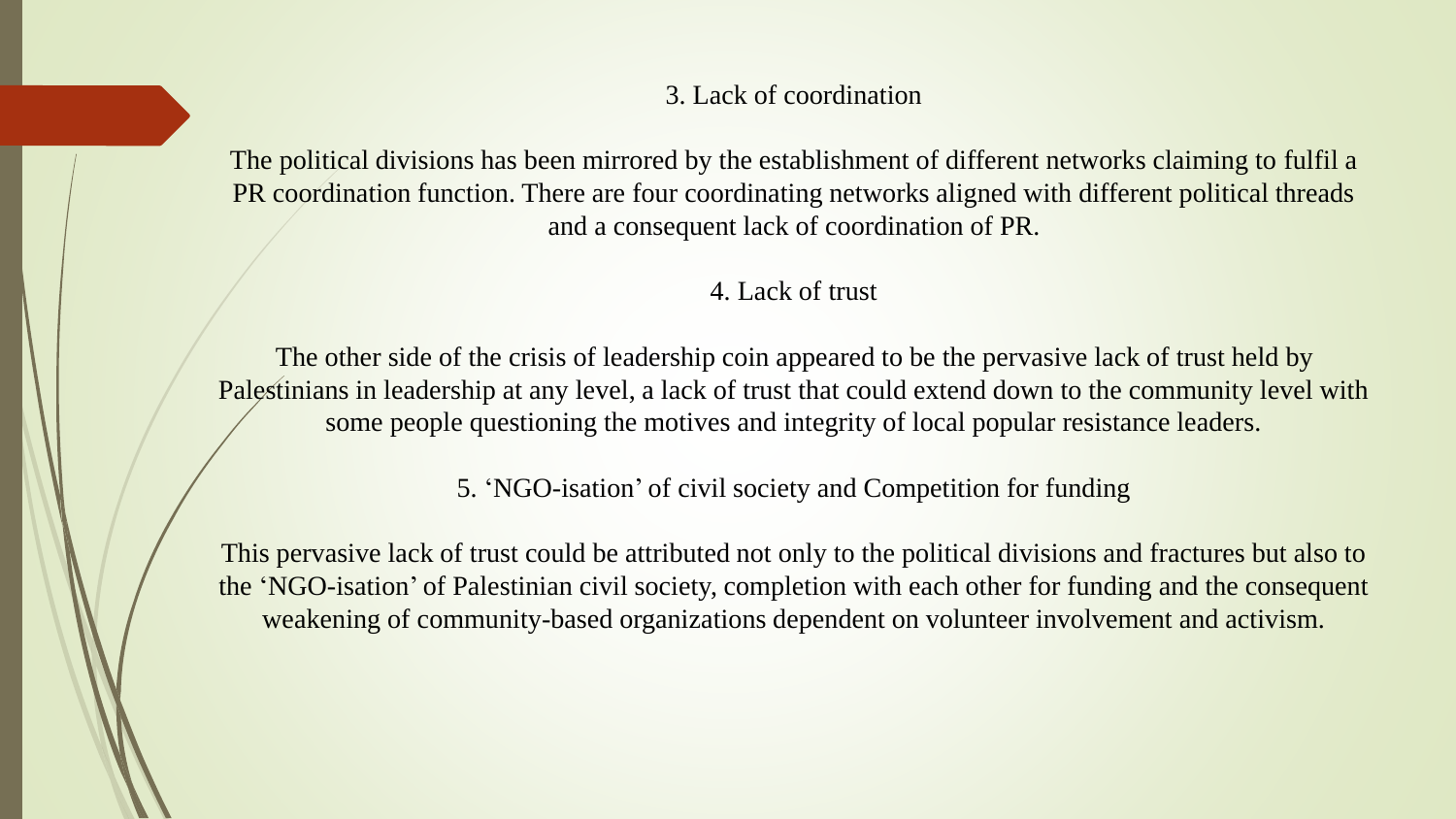6. rates of participation

The cynicism about the motivation of anyone taking a leadership role helps explain another challenge reported to us: the low rate of participation and problems of mobilising people.

7. Lack of substantive achievements

The lack of substantive results and achievements is another factor that helps to explain the relatively low rates of participation and the associated challenge of mobilising people.

8. Sense of resignation and loss of hope

All this has contributed to a widespread sense of resignation referred to by a number of informants, a factor which was borne out by the results of the opinion polls that revealed only a third of Palestinian respondents entertaining any hope for a future peace settlement.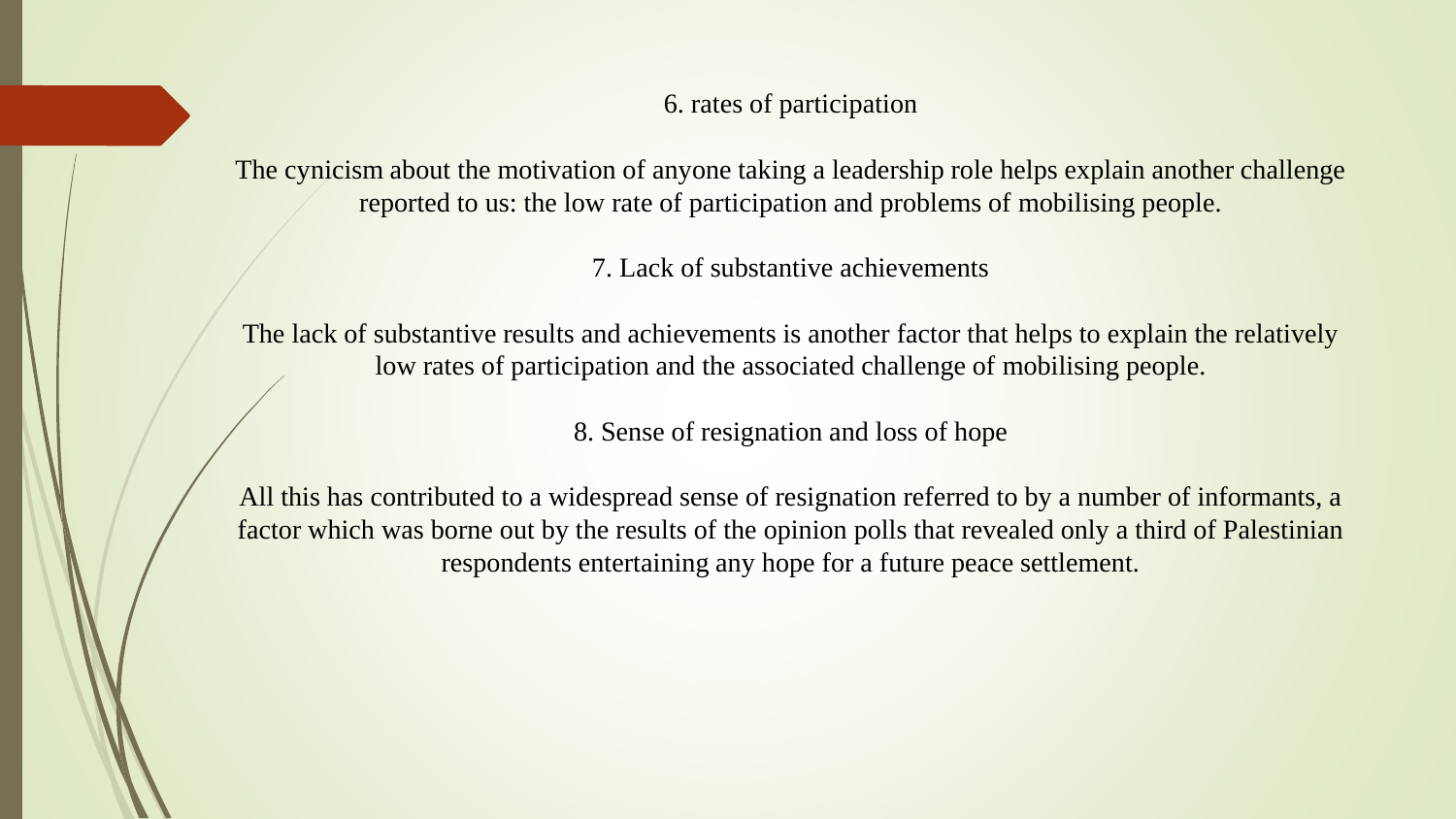# 9. Palestinian short-termism

One of our interviewees expressed the view: 'There is the problem of the media and the glorification of armed struggle. There is a culture of violence in our society and an impatient short-termism – we expect results within a day. '

10.. Israeli sanctions

The impact of Israeli sanctions and intimidatory measures should not be underestimated, with some respondents identifying the lack of financial support as a significant challenge when faced with the costs of fines and family support when the main family bread-winners have been jailed.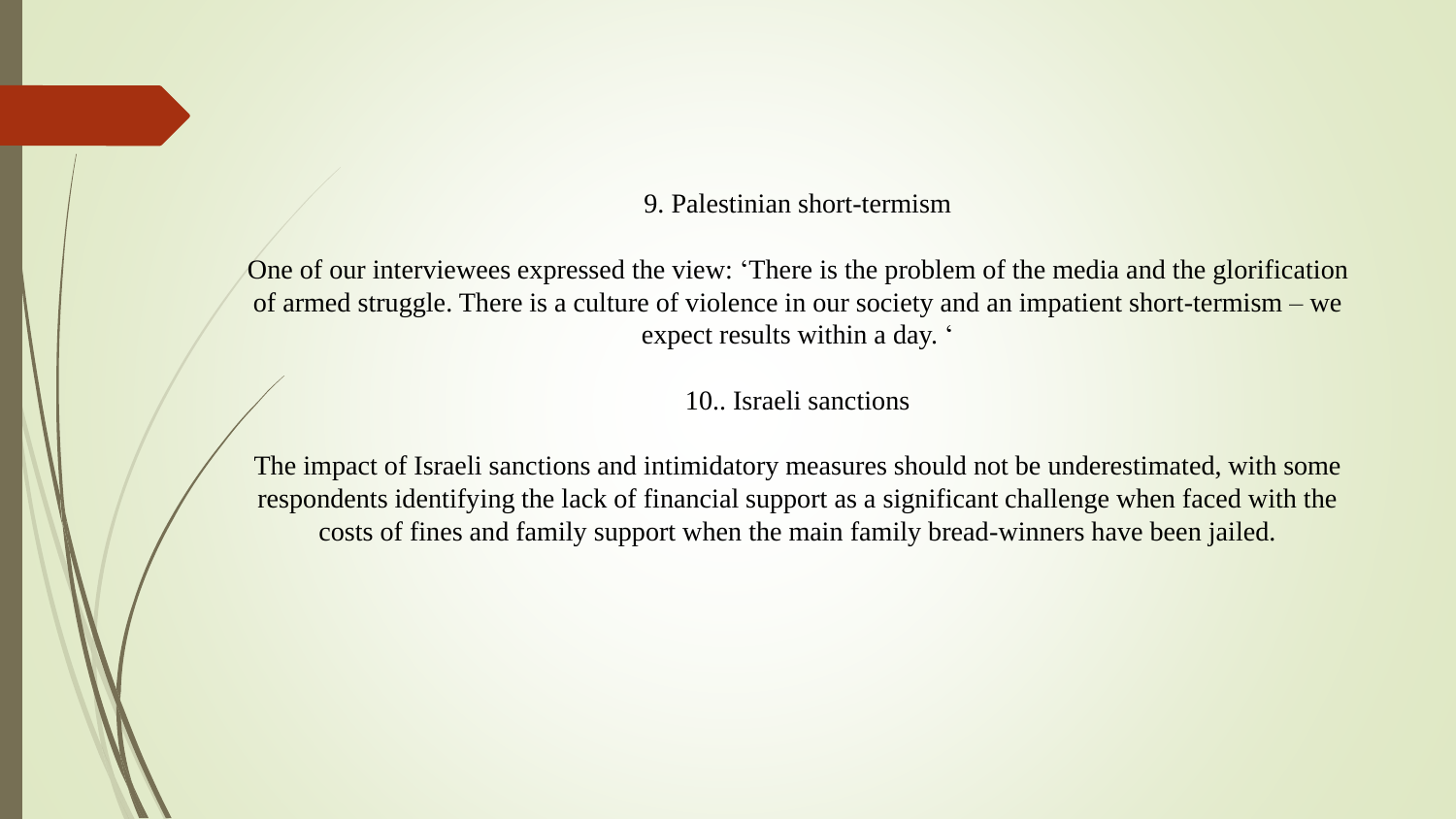ازداد الحديث عن مصطلح " المقاوِمة الشعبية" في السياق الفلسطيني خاصة في الدوايُر السـياسـية والحزبية ، وحتى في الدواير الأكاديميةٍ والبحثية ، ليس لأن المصطلح ذو محتوى ديكوري مغر من الناحية السياسية ، ولكن لكونه مرتباطاً بالمرحلة الحالية التي تمر بها القضية الفلسطينية ، والحالة الوطنية الفلسطينية على وجه العموم. وإذا كانت المقاومة الشعبية تعني بحرفية الكلمات والعبارات ذات النسق النضالي السلمي، والعنفية المشروع التحرري االنعتاقي من سطوة االحتالل وقيود المحتل ، فان المقاومة الشعبية الفلسطينية موغلة في التاريخ الفلسطيني ، ولها جذور عميقة في مسيرة الفلسطينيين في منذ بداية القرن الماضي على االٔقل، الٔنها مرت بمراحل مختلفة كان أهمها إضراب عام 1936، ومختلف الثورات والهبات الشعبية العفوية خلال فترة الانتداب البريطاني ، مروراً بانتفاضة عام 1987 ، وانتهاء بانتفاضة عام 2000 ، وما تبعها من نماذج مختلفة من المقاومة الشعبية. ومع هذا يمكن القول ، إن شيوع هذا المصطلح على نطاق واسع في آخر عشر سنوات تقريبا جاء بفعل مجموعة من العوامل والمتغيرات ، التي ال بد من الوقوف عليها، ومنها:

-1 تجربة االنتفاضة الفلسطينية الثانية التي مالت بوضوح نحو العسكرة والتصعيد العسكري الواضح مع الاحتلال ، ما أسـهم في إحداث دمار هايُل في الأراضي الفلسطينية ، سـواء على الصعيد البشـري أو <mark>على صعيد البنية التحتية والإ</mark>رهاب النفسي وإعادة احتلال إسرايُيل للمدن والتجمعات الفلسطينية التي أخلتها بموجب اتفاقية أوسلو الموقعة مع م.ت.ف في عام .

2 -قيام إسراييل بالبدء ببناء الجدار الفاصل داخل أراضي الضفة الغربية لفصلها بشكل تام عن أراضي عام 1948 ، وعن المستوطنات الإسرايُيلية الموجودة داخل الأراضي الفلسطينية. فبناء الجدار والتفافه داخلُ الأراضي الفلسطينية من الشمال إلى الجنوب ، ومن الشرق إلى الغرب، قاضماً مساحات واسعة من الأراضي ، وتاركاً وراءه آثاراً ديموغرافيةً وجغرافيةً ونفسية كثيرة، وقد ولد موجة تضامن دولية لمناصرة الفلسطينيين. في هذا السياق ، لفت نمط المقاومة الشعبية ذات التوجهات السلمية أنظار المتضامنين الاجانب بمن فيهم بعض قوى اليسار الإسراييلية.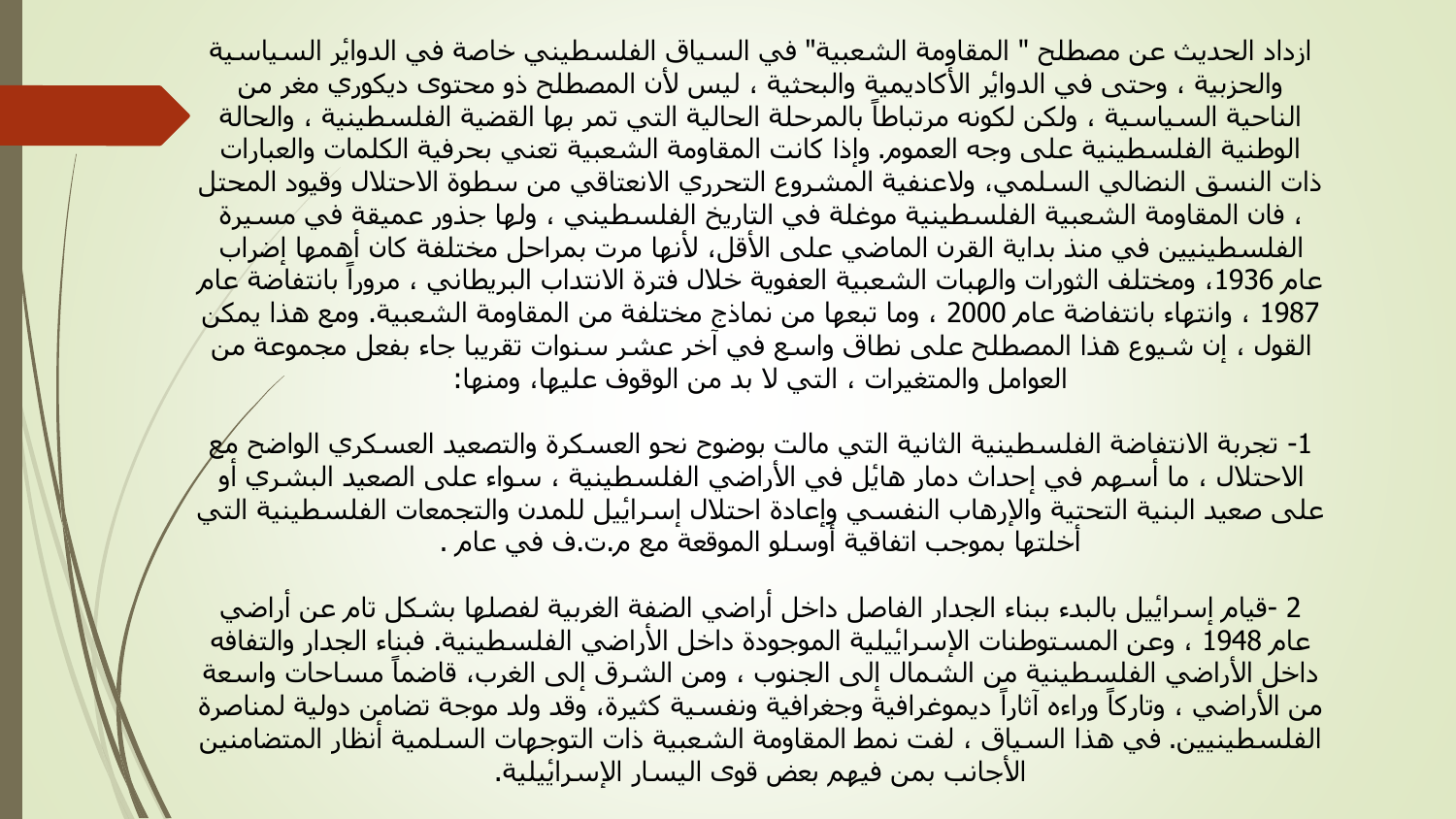3- أما العامل الثالث فمرتبط بالنموذج التنموي الذي تبنته السلطة الوطنية الفلسطينية خاصة بعد الانقسام السياسي في عام 2007، وبداية "مشروع سلام فياض" لبناء الدولة من خلال الماسسة والتنمية المستدامة والمكاشفة والشفافية ، ورفع شعار المقاومة الشعبية كرافعة للعمل السياسي المفاوض. ويبدو للباحث ان الإستراتيجية الفلسطينية في التعاطي مع الاحتلال في الخمس سنوات الأخيرة جمعت ثلاثة <mark>متغيرات هامة ، احدها كان المقاومة ال</mark>شعبية ، إضافة إلى متغيري الماسسة والتنمية المستدامة من جهة ، واستنطاق الدعم الدولي من جهة أخرى.

4- أصبحت المقاومة السلمية خياراً فلسطينياً استراتيجياً في الآونة الأخيرة بسبب انسداد الأفق التفاوضي <mark>مع الإسراييليين حيث اد</mark>ى الانقسام الفلسطيني الداخلي إلى ضعف شوكة القيادة الفلسطينية في م*ُط*البها ب<mark>الدولة والاستقلال والتحرر ، كما أن صعود حكومة اليمين في إسراييل بقيادة بنيامين نتنياهو قد خلق</mark> إشكاليات إضافية على صعيد العملية التفاوضية حيث أن قناعات نتنياهو اليمينية المتطرفة عبر عنها من خالل عدم االقتناع بوجود شريك تفاوضي فلسطيني قوي.

5- زيادة الاهتمام الأكاديمي الفلسطيني بموضوع المقاومة الشعبية ، لان مثل هذا النموذج يستفيد من نماذج عالمية في النضال والمقاومة ومحاربة الظلم ، ولعل نموذج غاندي في الهند ، ومارتن لوثر كينج في أمريكا، ونيلسون مانديال في جنوب إفريقيا ، وتجارب إحداث الدمقرطة والتحوالت الديمقراطية في أوروبا الشرقية في نهاية عقد الثمانينات من القرن الماضي ، كلها تعد نماذج هامة يجب االٔخذ بها واالستفادة منها في هذا السياق. كما أن الربيع العربي الذي ما زالت موجاته مستمرة وتداعياته واضحة في أكثر من مكان.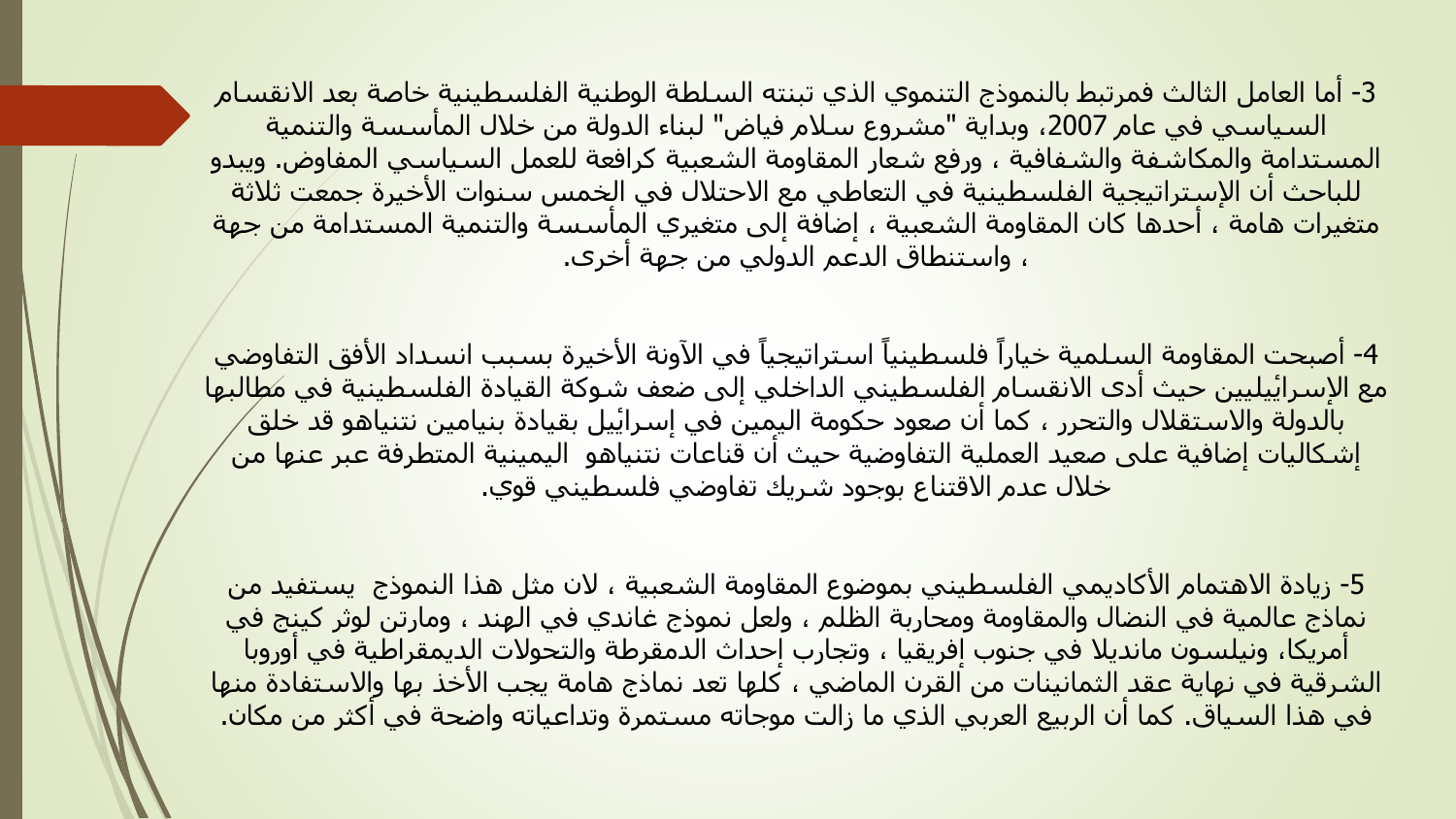تتداخل مفاهيم " المقاومة الشعبية" ، و"المقاومة المدنية " ، و"المقاومة السلمية" ، و"المقاومة اللاعنفية " ببعضها البعض في المحتوى والمضمون ، وحتى في أساليب المقاومة ، بالرغم من بعض االختالفات في طرق تطبيقها، بناء على السياقات الثقافية والاجتماعية والوطنية من بلد إلى اخر. والتداخل هنا يحدث بسبب عدة عوامل هامة ، اولها ، طبيعة الخصم أو العدو الذي تواجهه في ثورة شعبية كأن يكون العدو أو الخصم نظاماً دكتاتورياً وطنياً ، أم عدواً خارجياً أو ً.<br>محتلاً استيطانياً ، أما العامل الثاني فيتوقف على التعريف العام للمقاومة في ظل بيئة ثقافية/ اجتماعية*/* دينية/ فلسفية لها نظرتها وتصوراتها ومفاهيمها العامة تجاه العنف والالعنف. أما ثالث هذه العوامل، فينصب حول التجارب العالمية المتعددة في التحرر والاستقلال الوطني وافاق التغيير الاجتماعي / السياسيي في مناطق مختلفة من/العالم خاصة في دول العالم الثالث وشرق أوروبا ، والوسايُل والأدوات التي استخدمت لإحداث هذا التغيير البنيوي.

بالمجمل ، يمكن القول أن المقاومة الشعبية بكل ألوانها وأطيافها وتالوينها ومسمياتها تركز على بناء نظام قيم عالمي لمقاومة الظلم والقمع والعدوان ، ومعالجة كل أشكال العنف الدموي بوسايْل سلمية أو World-Wide Value System العنفية. في الحالة الفلسطينية ، تعد دراسة المقاومة الشعبية أو السلمية بمثابة حالة مقاومة ضد احتالل مباشر وقمع بنيوي منظم يمارسه المحتل ضد شعب واقع تحت الاحتلال. وهنا لا بد من الإشارة إلى مدرستين فكريتين هامتين ،⁄ وتناولتا المفاهيم والمضامين العامة للمقاومة الشعبية او السلمية وافاق عملها : المدرسة الأولى تبناها المهاتما غاندي⁄ المدرسة الغاندية المثالية- في بدايات القرن العشرين في سياق تجربته الشخصية والوطنية – Gandhi Mahatma في مقاومة المستعمر البريطاني في شبه القارة الهندية حينما دافع عن استنهاض طاقات الخير عند العدو ، واستنطاق إنسانية المستعمر والانفتاح عليه ، والحديث معه بلغة العقل والبحث المشترك عن الحقيقة (مضية ، 2002، 191-191). ذو التوجهات الواقعية البراجمايتة ، حيث دافعت هذه المدرسة Sharp Geneأما المدرسة الثانية ، فتبناها جني شارب عن إستراتيجية عملية واضحة المعالم لهزيمة الخصم ، من دون بذل جهد كبير الستنطاق إنسانيته ، أو إثارة عوامل الخير .(1980 , Sharpبداخله )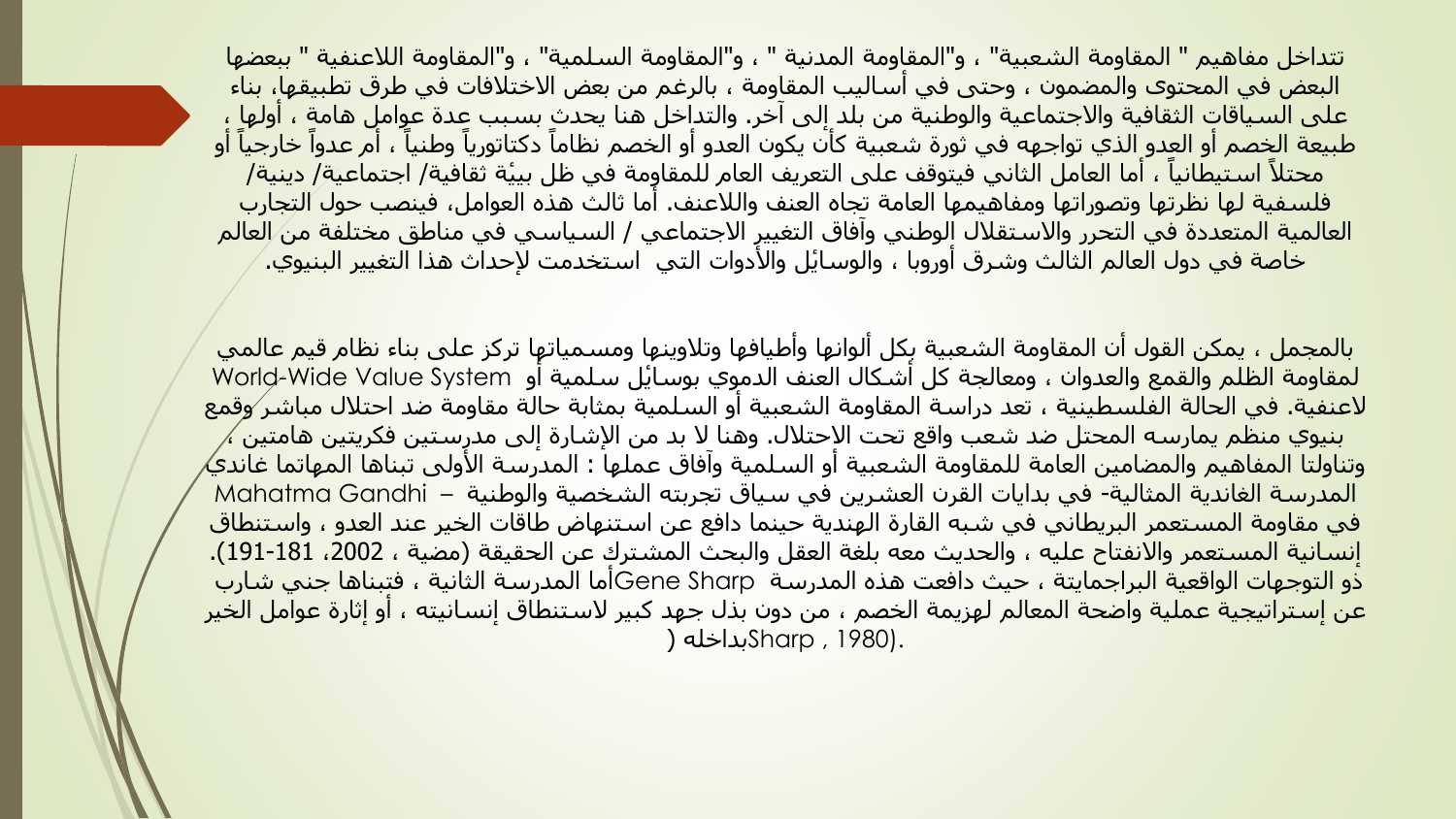وهنا لا بد من الإشارة إلى ان اغلب حركات المقاومة الشعبية والسلمية ، في سبيل توجهها نحو التغيير االجتماعي/ السياسي في ظل أنظمة دكتاتورية أو في طريق جهدها لهزيمة العدو أو المحتل ، يجب أن تنطلق من رٔوية قادرة على تحديد مصادر وأعمدة دعم هذا الخصم بما فيها عناصر قوته المادية والمعنوية والقمعية ، وحالة الاستسلام والخنوع والتعاون والسلبية التي تميز الشعوب الخايفة والخانعة. فالمستعمر او الدكتاتور على حد سواء ال يعتمد فقط على قوة القمع والتوحش لديهم ، إنما –أيضا- على الخضوع والخنوع عند عامة الناس عبر استعدادهم الدايْم للتعاون والتجاوب مع سياسات المحتل أو الدكتاتور على حد سـواء ، بما فيها دفعِ , Sharpالضرايب واحترام قوانين القمع ، والوقوف في طوابير الانتظار أمام مؤسسات واجهزة الخصم او المحتل ( بكلمات أخرى ، ركزت اغلب دراسات تغيير االٔنظمة السياسية السلطوية /التوتاليتيرية على أهمية .(1980 العمل لتغيير االٔرضيات التي تقف عليها هذه االٔنظمة عبر خلخلة مصادر دعمها الداخلية والخارجية ، ال سيما القاعدة البشرية والاقتصادية والمادية والعسكرية ، فضلاً عن أصدقايها وحلفايها على المستويات الإقليمية والدولية ، وهذا يتطلب وضع إستراتيجية صبورة ، هادية، متأنية، ثابتة وعقلانية تأخذ بالأسباب والمسببات ) Ackerman & Kruegler , 1994 : 21-30).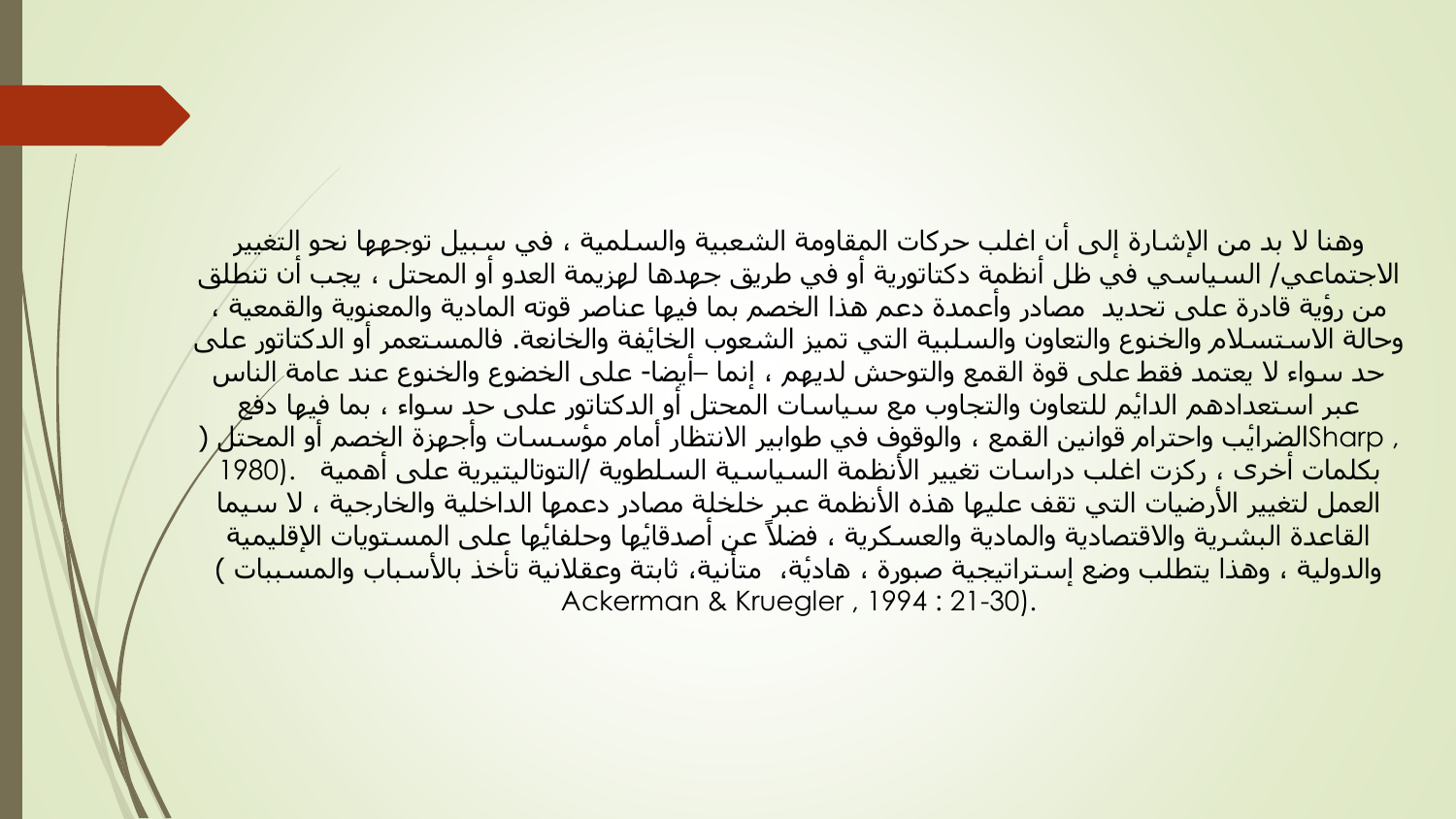ًوتتعدد أشـكال المواجـهة مع الخصم المحتل أو الدكتاتور في الميدان من بلد إلى آخر ، ومن موقع إلى آخر اعتماداً على ًطبيعة هذا الخصم أو العدو ، واعتماداً على إمكانيات الحركة الشعبية وقدراتها ، لكن بالمجمل يمكن الحديث عن أشكال متعددة للنضال السلمي على النحو التالي:

-1 عبر المحافظة على قنوات االتصال الفعال بين أعضاء المقاومة نفسها ، والعمل على Symbolicالمقاومة الرمزية استخدام الإشارات والرموز والأسـماء الحركية وحتى اللباس في سـبيل تدعيم الشـعور الوطني بين الناس ، وحضور المناسبات الوطنية وإحياء التراث الشعبي.

-2 من خالل المحافظة على أداء الحركة في الميدان ، ونقل االحتجاجات إلى أوساط Accumulativeالمقاومة التراكمية الحركة الشعبية ، والعمل الجاد لتشجيع االٓخرين للمحافظة على الكفاح أو النضال ضد الخصم أو العدو

3- عبر تنظيم سلسلة فعاليات على الأرض لإحباط الخصم ودفعه للشعور باليأس ، Offensiveالمقاومة الهجومية وتكثيف المظاهرات والإضرابات وكل النشاطات الأخرى المباشرة التي تأخذ من الشعب والجماهير صفوفا مؤيدة ل*ُه*ا

4- التي تعمل على المحافظة على الإنسان والبشر وعدم الانسياق وراء قوة الخصم Defensiveالمقاومة الدفاعية المدمرة ، والمحافظة على أخلاقيات المقاومة والقيم الإنسانية العالمية خاصة فيما يتعلق بالعنف والقتل وتخريب الأملاك والممتلكات. مثل هذا النشاط يهدف في المحصلة النهايُية إلى تحييد قوة الخصم المدمرة ، ويمنعه من الاستخدام المكثف للقتل والتدمير

5- البناءة التي تعمل على إيجاد بدايْل على مستوى القانون العام أو المؤسسات والتي Positiveالمقاومة الايجابية تخدم بدورها الناس ، وتدفعهم لعدم اللجوء إلى مؤسسات المستعمر أو النظام الدكتاتوري ، وتفصلهم مع مرور الوقت عن ..(1989 , Semelinبنية المستعمر وتركيبته االقتصادية والتنموية والبيروقراطية واالٔمنية أيضا.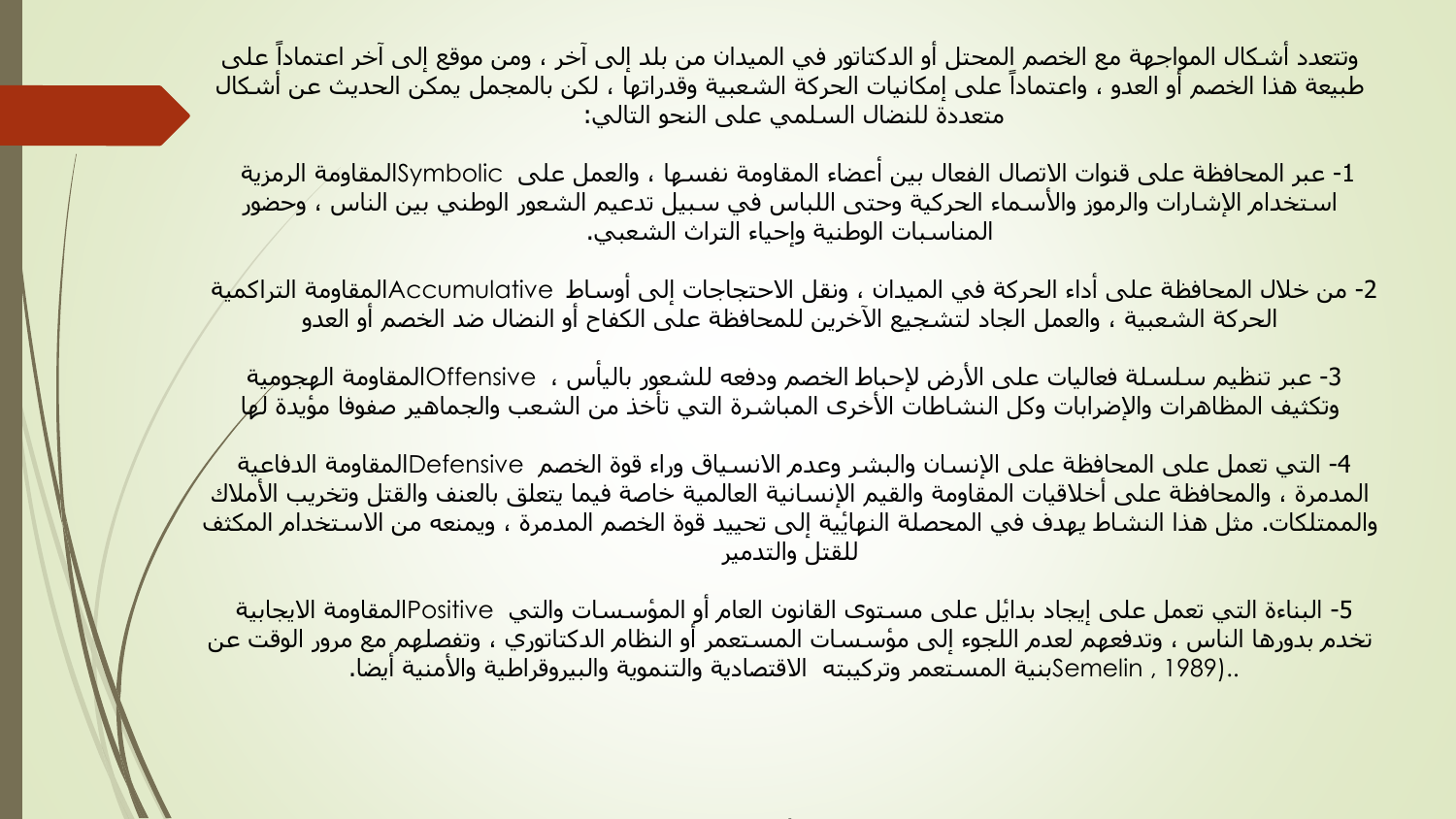ومن أجل إحداث مقاومة شعبية ذات طابع مدني لمقاومة االحتالل أو االستعمار أو االٔنظمة القمعية التوتاليتيرية ، فال بد من خلق مقاومة جماعية على المستوى الوطني مع االٔخذ باالعتبار الظروف المواتية لبروز هذه الحركة ومنها:

-1 الشعور القوي باالنتماء إلى الهوية الوطنية والتضامن االجتماعي بين السكان المحليين الواقعين تحت االستعمار أو تحت حكم العسكر والسياسات القمعية ، وهذا يتطلب تذويب الفوارق الطبقية بين فٔيات المجتمع من المنظورين االجتماعي واالقتصادي، الن مثل ذلك يسهل خلق هوية وطنية متجانسة ومتضامنة.

2- قيادة ميدانية فاعلة موجودة بين الناس ، وتتحرك من منطقة إلى أخرى ، تمتلك الرؤية والإستراتيجية وقريبة من الناس، وقادرة على الاستجابة لمطالب الناس ، وتمتلك القدرة على الإبداع والتفكير الحر والخلاق خاصة في المواقف الصعبة والمؤثرة، إضافة إلى مقدرتها على تلبية حاجات الناس، وتقلل اعتمادهم على المستعمر أو الدكتاتور ، والمقدرة على طرح البدايْل في زمن المواجهة.

3- ثقافة ديمقراطية وطنية تحتضن الجميع ، ولا تستثني أحداً أو تهمش أحداً، تعتمد على تقاليد المواطنة والحريات الأساسية للمواطنين واحترام حقوق الإنسان والتسامح الفكري والديني ، ومكافحة كل أشكال العنف والظلم المجتمعي والديني والمجتمعي.

4- العمل الجاد والدؤوب على مستوى القاعدة الشعبية لاستنهاض كل المؤسسات القاعديةِ ومنظمات المجتمع المدني واللجان الشعبية والمجالس المحلية والنقابات واتحادات المرأة والشباب والطلبة ليكونوا جزءاً من معركة النضال والتحرير ...(2009 , Gorton & Robertsالشعبي العام )